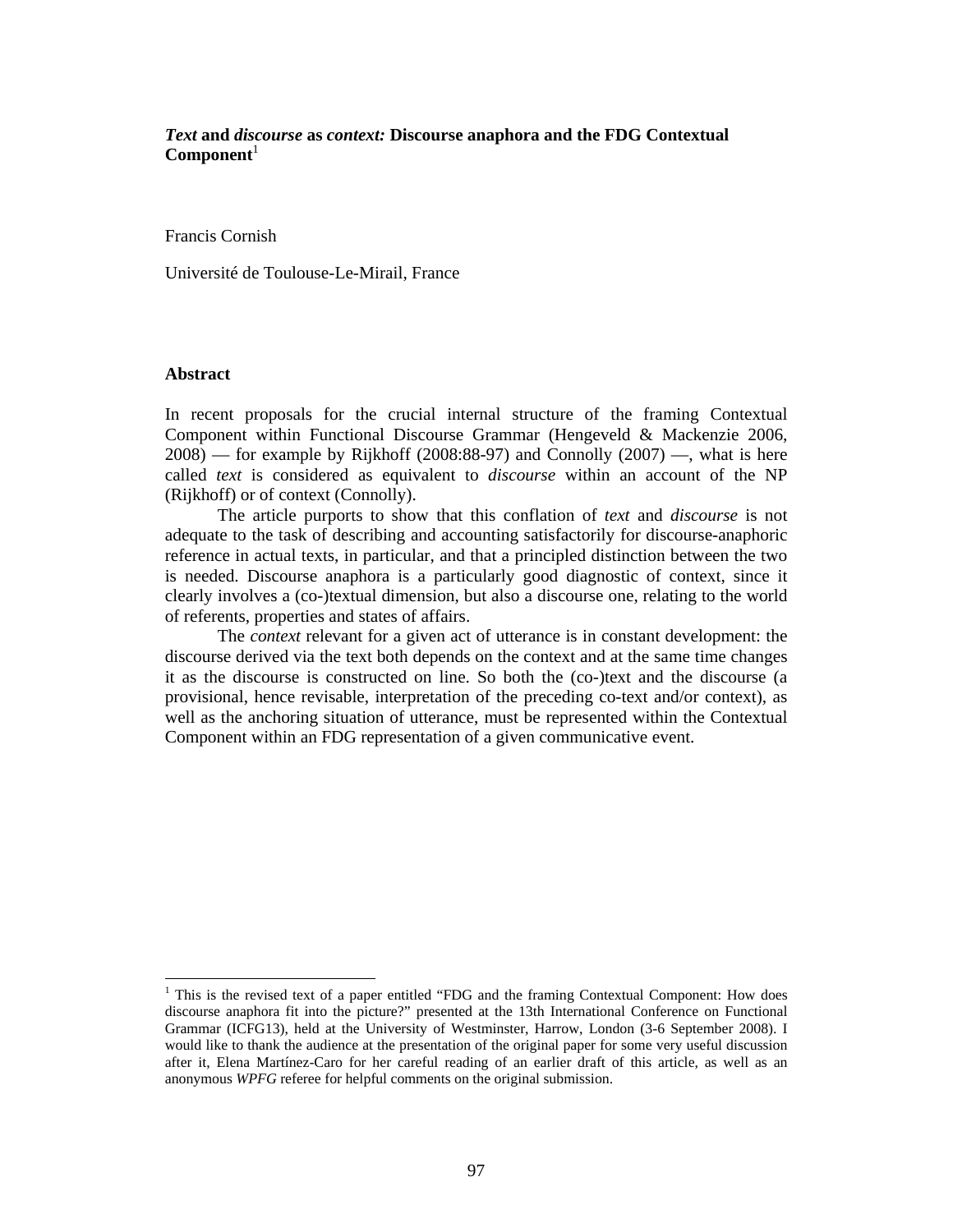### **1 Introduction**

In recent proposals for the crucial internal structure of the framing Contextual Component within Functional Discourse Grammar (Hengeveld & Mackenzie 2006,  $2008$ ) — for example by Rijkhoff (2008:88-97) and Connolly (2007) —, what is here called *text* is considered as equivalent to *discourse* within an account of the NP (Rijkhoff) or of context (Connolly). Hengeveld (2005:58) describes the Contextual Component as containing a record of the form and content of the preceding discourse, as well as a description of the relevant features of the utterance situation. Rijkhoff (2008:88) claims that these contents should be given separate divisions within the component as a whole, as does Connolly (2007:21, Fig. 2). However, in mentioning the first sub-division, Rijkhoff conflates Hengeveld's "content and form" of the preceding discourse into what he terms "discourse (co-text)" (Rijkhoff 2008: 88). This equating of 'discourse' with 'co-text' is underlined (p. 89) by Rijkhoff's use of the term "textual component (co-text)" to refer to this sub-component. Further, on p. 90, he defines 'discourse' as "basically consisting of the *linguistic material* preceding and following an utterance in some discourse" (my emphasis –FC).

 The article aims to show that this conflation of *text* and *discourse* is not adequate to the task of describing and accounting satisfactorily for discourse-anaphoric reference in actual texts, in particular, and that a principled distinction between the two is needed (cf. also Widdowson 2004:Ch. 1; Cornish 2008, 2009). It will also examine the different facets of 'context', and how they affect both the speaker's choice of a particular form of utterance and the addressee's interpretation of it. The overall aim is to sort out the different strands of context and how they relate to each other, as a preliminary to formulating more precisely how 'context' may be articulated within the FDG model.

 To start, I will draw a three-way distinction amongst *text, context* and *discourse* (section 2), and will then look more closely at the second of these dimensions of language in use (section 3). Of course, both *text* and *discourse* under this conception can and do act as context for an upcoming utterance on some occasion of use themselves. Next, I will consider how context is currently handled in the FDG model notably in terms of Connolly's (2007) account— (section 4), and will end by assessing what conception of context the facts of discourse anaphora, in particular, will require (section 5). I will be making several suggestions for a revision of Connolly's proposals along the way.

### **2** *Text, context* **and** *discourse*

 $\overline{a}$ 

First, let us draw a three-way distinction amongst the dimensions of *text, context* and *discourse* (see Table 1 below).

The *text* is the trace of at least one utterance act (whether realized in terms of a verbal, linguistic trace, or of a non-verbal one – which may be gestural, sensoriperceptual or prosodic).<sup>2</sup> Among the relevant non-verbal signals are nods of the head,

 $2^2$  Connolly (2007:14) lays emphasis on the necessarily 'multi-modal' character of discourse, and includes both its linguistic and non-verbal aspects within what he calls "discoursal context" (however, he does not explicitly draw a distinction between *discourse* and *text*). In my conception, the two aspects Connolly mentions fall within the dimension 'text', as distinct from 'discourse'.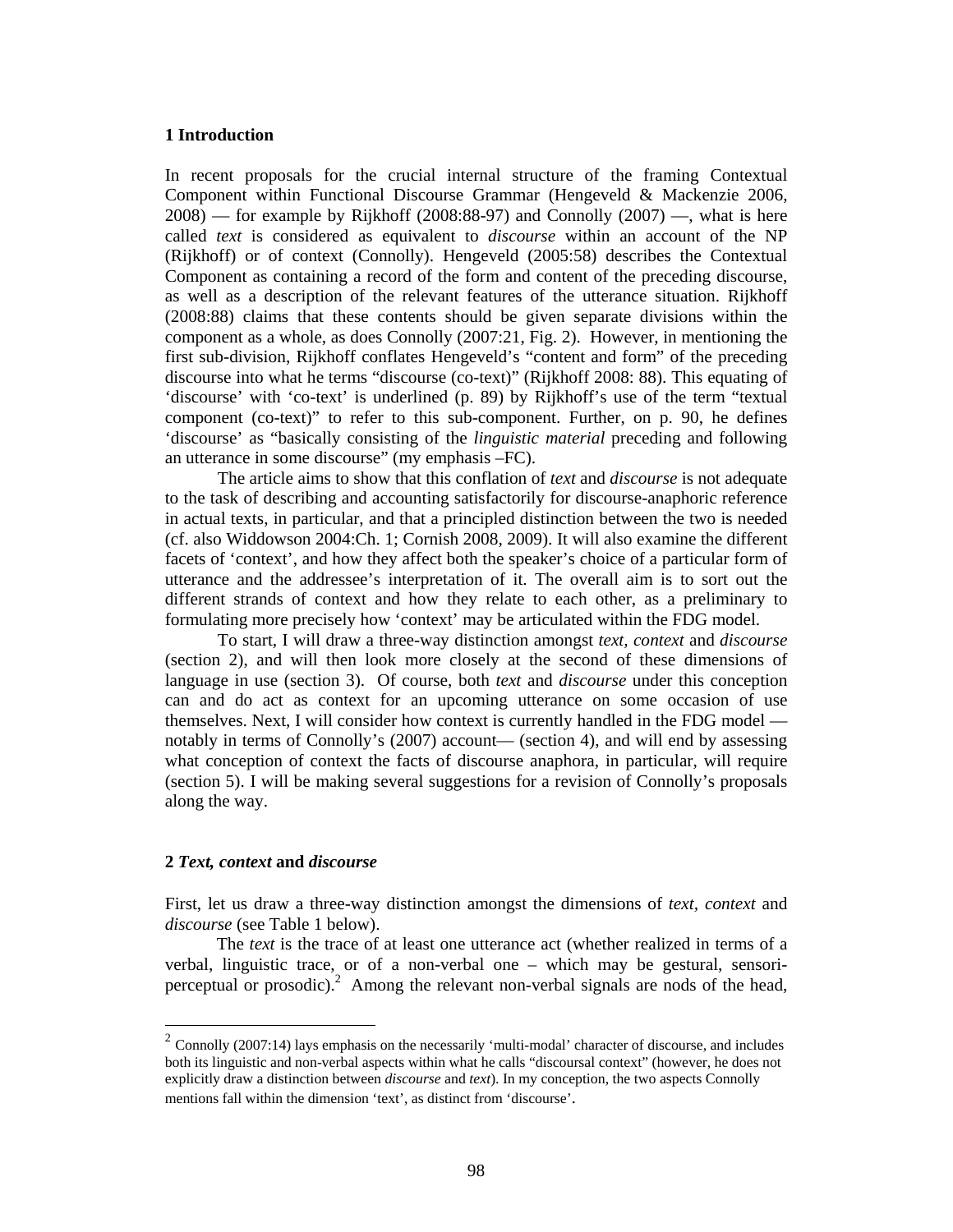winks, gaze direction, pointing gestures, raising of the eyebrows, and so on; and in the written form of language, italics, boldface, underlinings, punctuation and layout generally (see Clark, 1996:Ch. 6 on what he calls "signaling"). *Text*, then, refers to the connected sequences of signs and signals, under their conventional meanings, produced by the speaker and (in informal spoken interactions: signals of acknowledgement, approval, objection, etc.) by the addressee —certain of which point to possible ways of grounding the discourse to be constructed within a particular context, in cognitive terms. These signals correspond to what Gumperz (1992a:234) calls "contextualization cues" (see also Auer 1992, as well as Gumperz 1992b).

| Text                      | Context                                                                                  | <b>Discourse</b> |
|---------------------------|------------------------------------------------------------------------------------------|------------------|
|                           | The connected sequence of The <i>context</i> (the domain of The product of               | the              |
|                           | verbal signs and non-verbal reference of a given text, the co- hierarchical,             | situated         |
|                           | signals in terms of which text, the genre of speech event sequence of utterance,         |                  |
|                           | discourse is co-constructed in progress, the discourse indexical, propositional and      |                  |
|                           | by the discourse partners in constructed upstream, the illocutionary acts carried out in |                  |
| the act of communication. | socio-cultural environment   pursuit of                                                  | some             |
|                           | assumed by the text, and the communicative goal,                                         | and              |
|                           | specific utterance situation at integrated within a                                      | given            |
|                           | hand) is subject to a continuous   context.                                              |                  |
|                           | process of construction and                                                              |                  |
|                           | revision as the discourse                                                                |                  |
|                           | unfolds. It is by invoking an                                                            |                  |
|                           | appropriate context that the                                                             |                  |
|                           | addressee or reader may create                                                           |                  |
|                           | <i>discourse</i> on the basis of the                                                     |                  |
|                           | connected sequence of textual                                                            |                  |
|                           | cues that is <i>text</i> .                                                               |                  |

**Table 1***:*The respective roles of *text, context* and *discourse* (Cornish, 2008:998, Table 1, revised)

The discourse partners exploit this trace by simultaneously invoking an appropriate *context*<sup>3</sup> in order to construct discourse. The context relevant for a given act of utterance is a composite of the surrounding co-text, the domain of discourse at issue, the genre of speech event in progress, the situation of utterance, the discourse already constructed upstream and, more generally, the socio-cultural environment which the text presupposes —including mutual personal knowledge on the part of the speech participants as well as more general encyclopædic and cultural knowledge<sup>4</sup>. The various aspects of this context are in constant development: the discourse derived via the text both depends on them and at the same time changes them as this is constructed on line (cf. also Roberts 2004; Unger 2006; Connolly 2007). We shall be looking at this crucial dimension later on in more detail (in sections 3 and 4).

*Discourse*, on the other hand, refers to the hierarchically structured, mentally represented product of the sequence of utterance, propositional, illocutionary and

 $3$  See Akman & Bazzanella (eds.) (2003), Roberts (2004), Connolly (2007), Fetzer (2004) and Givón (2005) for accounts of the various types of context operating in text and discourse, as postulated by a range of different approaches to language use.

<sup>&</sup>lt;sup>4</sup> See Clark's (1996) chapters 4 'Common ground' and 8 'Grounding', in relation to conversational speech.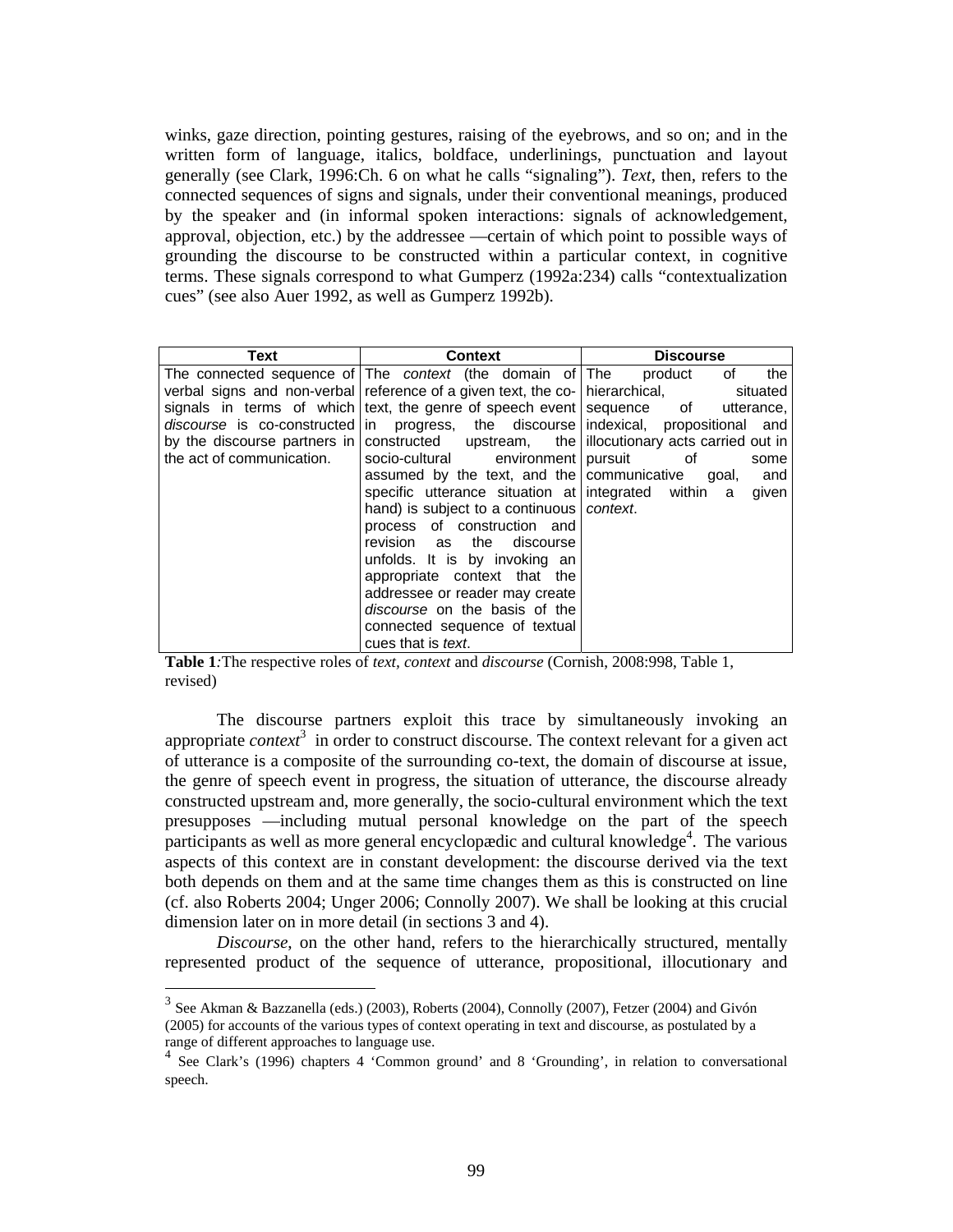indexical acts that the participants are jointly carrying out as the communication unfolds (see Hymes 1972:57 for a similar view). Each participant severally constructs his or her own discourse model of the communicative event taking place; thus in principle, these may diverge, but only within the confines of the risk of misinterpretation and communicative breakdown (which can and occasionally does happen). Such sequences are primarily directed towards the realization of a local and/or global communicative goal of some kind (see Parisi & Castelfranchi 1977). Discourse is both hierarchical and defeasible (a provisional, and hence revisable, construction of a situated interpretation). Discourse clearly depends both on *text* **and** *context*.

Text, in normal circumstances of communication, on the other hand is essentially linear, due to the constraints imposed by the production of speech in real time – though in the spoken medium, paralinguistic, non-verbal signals may well cooccur simultaneously with the flow of verbal signs and signals, and overlapping speech by more than one participant may and does occur. It is the discourse constructed in terms of the text and a relevant context which is capable of being stored subsequently in long-term memory for possible retrieval at some later point. On the other hand, the textual trace of the communicative event is short-lived, disappearing from short-term memory once that discourse is constructed — or very soon thereafter (cf. Clark, 1996:53). Short-term memory is by definition very limited in storage capacity.

 Now, the crucial point about this distinction is that discourse is a (re- )constructive, and so highly probabilistic matter: from the addressee's or the reader's point of view, it is in no sense a question of simply **decoding** the text in order to arrive at the complete message intended by the speaker/writer. 'Meaning' doesn't lie completely 'within' the text, it has to be constructed by the addressee or reader (and the speaker/writer!) via the text in conjunction with an appropriate context. The text is but a sequence of 'hints' or instructions to (a) invoke a relevant context (or rather contexts) and (b) create discourse as a function of it or them. It is always incomplete and indeterminate in relation to the discourse that may be derived from it with the help of a context – including knowledge of the world, the genre of which the text at hand is an instance and the social and communicative conventions that regulate the relevant language event (cf. also Bach 2005:15; Bianchi 2004:3,5; Jaszczolt 2005:13; Widdowson 2004:8).

*Text*, *context* and *discourse*, then, are interdependent, interactive and interdefining. So arguably, both the recent (co-)text and the discourse constructed upstream (which by definition is a provisional, hence revisable, interpretation of the preceding cotext and/or context) must be represented within the Contextual Component within an FDG representation of a given communicative event.

# **3 Context: what is it, and what role does it play in the construction of discourse?**

Let's look more closely now at *context* and its role in creating discourse. First, the context invoked will serve to select the relevant sense of given lexemes, will narrow this down so as to be compatible with the discourse already constructed, and will in general act to disambiguate potentially multiple possible interpretations of given textual segments (cf. Asher & Lascarides 1996; Wilson & Carston 2007). To illustrate, let's take a news-in-brief item that appeared in a UK broadsheet newspaper: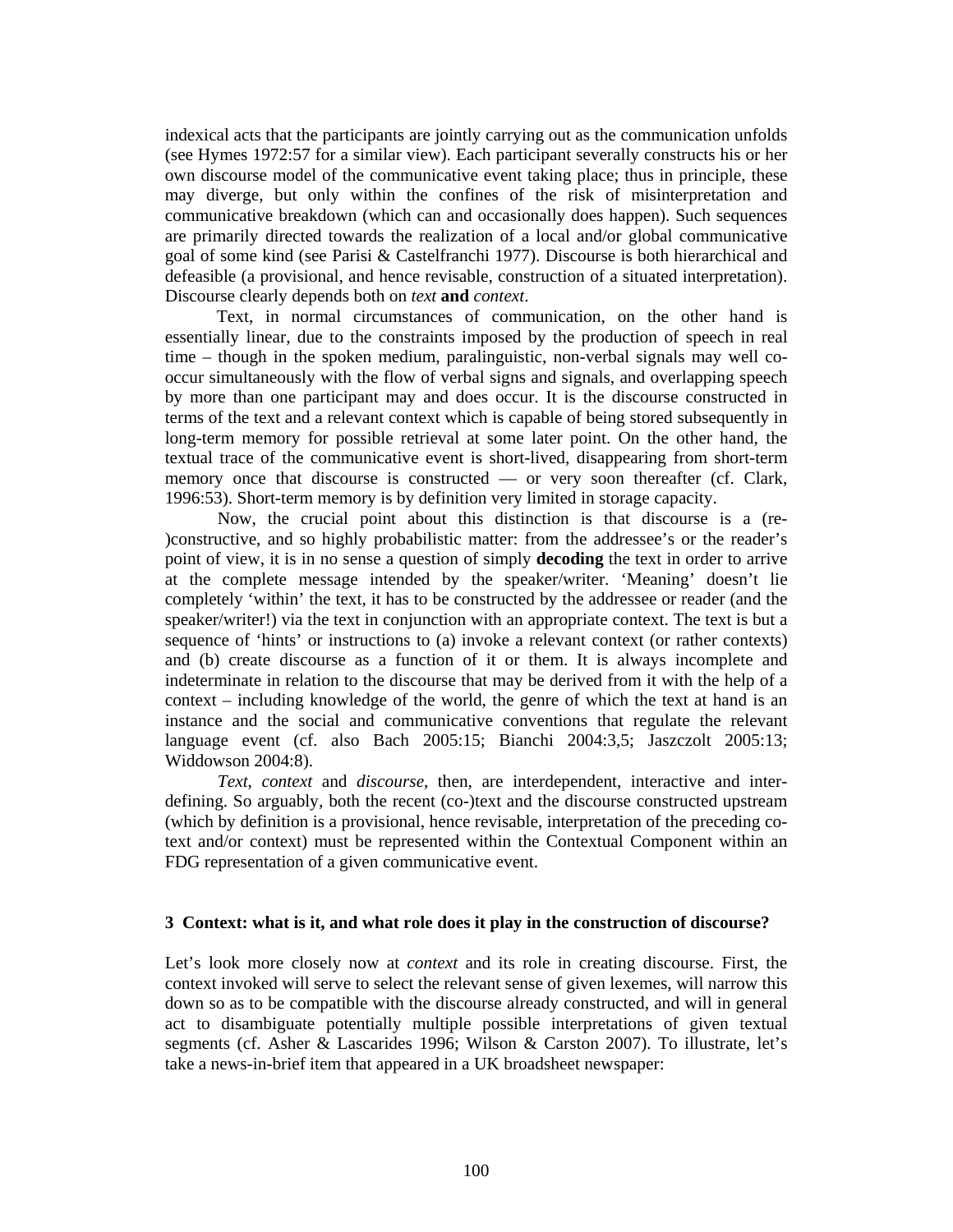#### (1) **Threat to Congo's forests**

Two-thirds of the forests in the Congo river basin could disappear within 50 years if logging and mineral exploitation continue at present rates, the environmental group WWF has warned… (*The Guardian Weekly* 22.12.06- 4.01.07, p. 2)

Here, given that the condition placed on the potential disappearance of two-thirds of the Congo river basin forests mentions "logging" (line 2), it is more likely in this context that this nominal refers to "felling trees to make logs to be transported by floating down river", rather than "recording day-to-day events in a log-book during a (normally seagoing) journey of some kind" —an otherwise possible meaning of this noun. See also the noun *dressing* (line 2) as used in the context of a recipe in example (6) (section 5 below), signifying in that context "an accompanying sauce", rather than having the otherwise possible sense "an antiseptic bandage placed over a wound".

Context will also make it possible to flesh out elliptical as well as indeterminate references in the co-text, and to enrich allusions made in the text to real-world knowledge. Furthermore, it will help the recipient to determine the illocutionary force of each incoming clause (cf. also Roberts 2004:199). One contextualising device *par excellence* is prosody: its influence, when superimposed on a given text segment, operates both retroactively on the immediately preceding segment(s) and proactively, on the following one(s) (see for example Schiffrin 1987:28-9; Brazil 1997). Likewise, the application of a particular information structure (whether categorical, for example topiccomment, or thetic —e.g. a presentational focus articulation) to a given utterance in the making is both sensitive to utterance context as well as to prior textual and discourse context and creates a context by its very character. After a given information structure is expressed by a particular utterance in some text, then only a restricted set of other information structures is possible in the utterances that follow.

The pragmatician Kent Bach (2005:21) defines 'context' as in (2) below:

(2) What is loosely called 'context' is the conversational setting broadly construed. It is the mutual cognitive context, or salient common ground. It includes the current state of the conversation (what has just been said, what has just been referred to, etc.) the physical setting (if the conversants (*sic*) are face to face), salient mutual knowledge between the conversants, and relevant broader common knowledge. (…) So-called context does not determine (in the sense of 'constitute'), but merely enables the hearer to determine (in the sense of 'ascertain') what the speaker means. It can constrain what a hearer could *reasonably* take a speaker to mean in saying what he says, and it can constrain what a speaker could *reasonably* mean in saying what he says, but it is incapable of determining what the speaker actually does mean. That is a matter of the speaker's communicative intention, however reasonable or unreasonable it may be (Bach 2005:21).

Bach is dealing here with features of what we might call 'interactional context'. His point about context not **determining** speaker intentions, but enabling the hearer to work them out, is well taken.

Okada (2007:186) presents a compilation of various authors' conceptions of context:

• **Physical context** comprises the actual setting or environment in which the interaction takes place, such as a house-warming party or a hospital.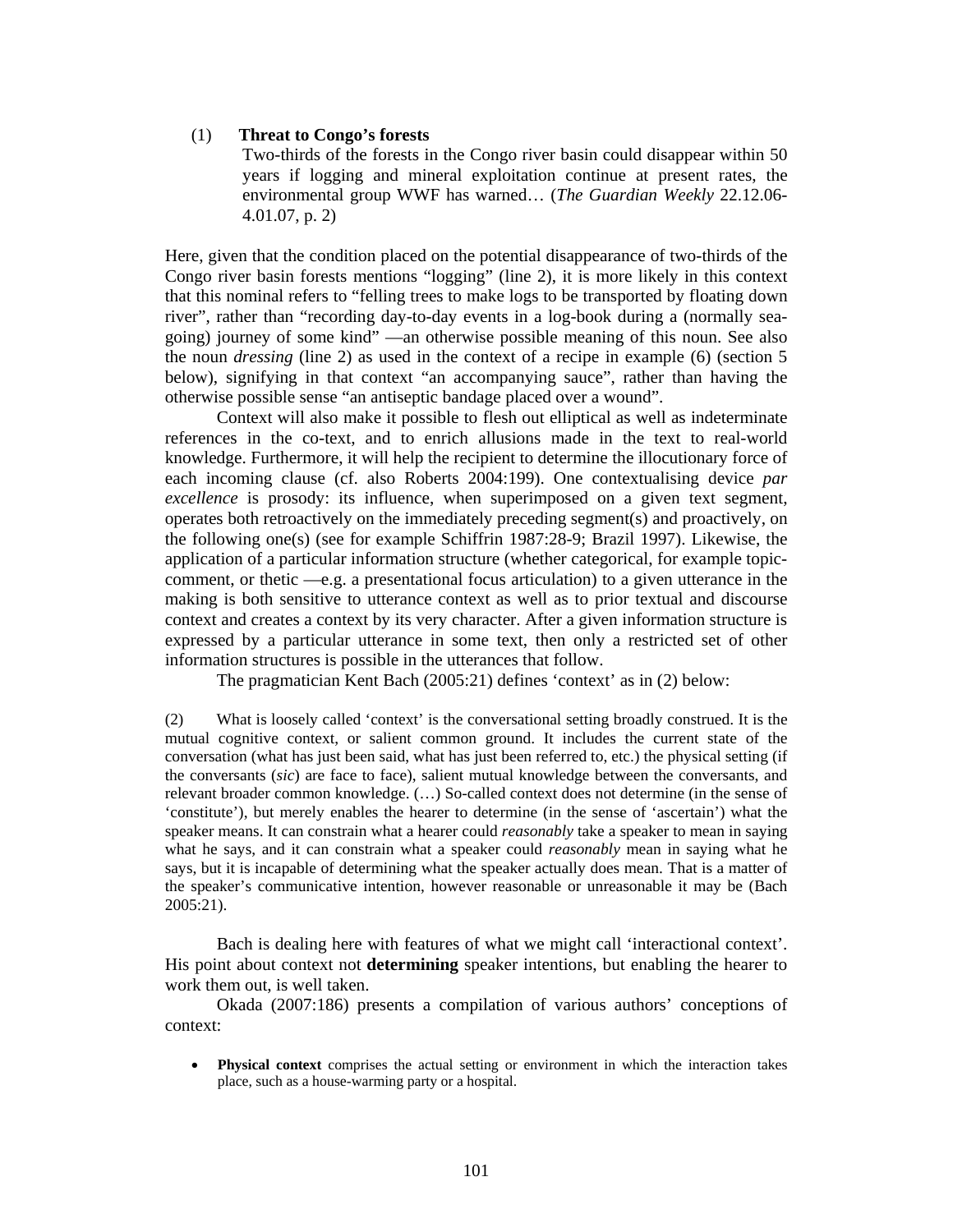- **Personal context** comprises the social and personal relationships amongst the interactants, for instance the relationships between intimate friends or between employer and employees.
- **Cognitive context** comprises the shared and background knowledge held by participants in the interaction, including social and cultural knowledge. It is sometimes referred to [as] schemata. For example, knowledge about how an interview, a wedding or a lecture is conducted.
- **Textual context** comprises the world which the text constructs, that is the textual world (...) (Okada 2007:186).

 As we will be seeing, the so-called "textual world" in the fourth sub-category here is in fact the discourse, as I conceive this notion (see Table 1). I would argue that the "textual context" in Okada's formulation is more accurately characterised as the 'cotext', the verbal and non-verbal context surrounding a given utterance. Moreover, what Okada characterises as the "physical context" (see his term "setting") corresponds to what Hymes (1972:60) calls "scene" (the occasion of a verbal interaction) — "setting" for Hymes (1972:60) being the strictly physical aspects of the context of utterance. I will define these different aspects more precisely in the next section, when we come to consider Connolly's account of context.

 Relevant context needs to be invoked in order to 'ground' an utterance. (3) is a typical example (from French):

(3)

 $\overline{a}$ 

 [Notice on motorway panel above lanes near Aix-en-Provence, France] Des hommes travaillent. Soyez vigilants. 'Men (are) working. Exercise due care'

 Given the physical context of this message (this part of this particular motorway), the intended addressees (motorists using this motorway) must ground it in the stretch of the motorway around the panel and beyond: the men in question are understood to be doing work on this particular stretch of the motorway, and they are doing motorway maintenance work of some type (not any other kind of 'work'). But this is not stated. The intended agent of the imperative in the second clause is clearly the motorist who is intended to read this message, driving under the panel on which it is displayed. And the "vigilance/due care" to be exercised is not to be directed at potential pickpockets, terrorists, etc. (as would be the case with notices of this type —as in the second utterance in (3)— displayed in railway stations, airports, etc.), but at motorway maintenance workers operating on the hard shoulders of the motorway in question. This aspect of the context here clearly derives from motorists' knowledge of motorways in general. So the kind of "vigilance" to be exercised is not the vigilance aimed at protecting oneself from thieves or potential aggressors, but the one concerned with avoiding accidentally hitting the motorway maintenance workers with one's vehicle.

The context invoked in interpreting this message thus involves the **physical context**, **assumed real-world knowledge** (of motorway maintenance work as well as workers), the nature of the **context of utterance** at issue,<sup>5</sup> and the nature of the "vigilance/due care" to be exercised. This latter 'narrowing' of the adjectival lexeme

 $<sup>5</sup>$  Where the addressor is the motorway operating company or the public authorities; and the intended</sup> addressees, individual motorists using this motorway.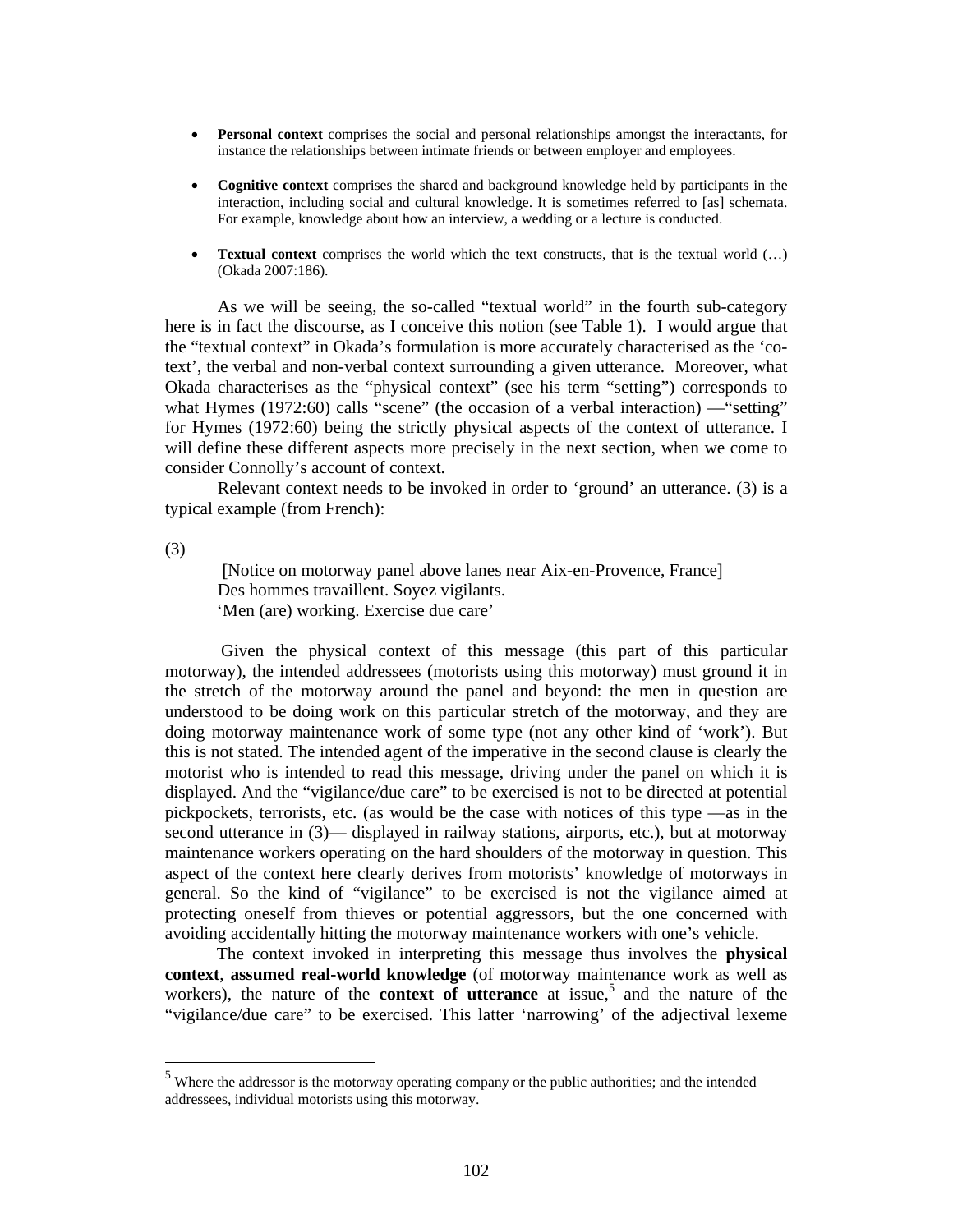'vigilant',<sup>6</sup> as well as the causal relation between the two discourse units at issue here (requiring the invocation of the coherence relation *Explanation* in order to integrate the two units), is induced via the **discourse context** set up through the understanding of the initial clause of the message, and the inferred connection established with it. Lexical narrowing in context applies to all the lexical elements involved in this two-utterance text: 'hommes' ('men'), 'travaillent' ('work') and 'vigilants' ('vigilant').

 An interesting example of a processing error caused by the 'wrong' accessing from long-term memory of a **topic domain**, another crucial aspect of context (showing the influence of top-down processing over the assignment of one sense of a lexeme), occurred in 1991 in my own reading experience:

### (4) **Travellers' anger over tipping rule**

TRAVELLERS in Herne Bay are embroiled in a row with Kent County Council and Canterbury City Council after senior planners launched a blitz on illegal tipping. Both Councils claim the problem has reached epidemic proportions in Kent. But travellers on the Broomfield caravan site want more dumping of topsoil around their homes – to improve the quality of life… (Extract from *Adscene*, 16.08.91, p. 4)

As I read the title of this brief article (cursorily, as one does this type of text —a free, local newspaper), the lexeme tokens *travellers* and *tipping* together evoked a 'tourism' topic domain, in which 'tipping' denoted the practice of leaving tips or gratuities in bars and restaurants (the Canterbury area of east Kent being a thriving tourist area, with many Continental visitors for whom tipping was at the time a more common custom than it was in Britain, and the time of publication (mid August), occurring in the middle of the busy summer season: this aspect clearly reflects the broader socio-cultural context of this article). But as soon as I reached the direct object of the verb of the second sentence of the second paragraph of this article (namely *more dumping of topsoil around their homes*), an evident difficulty arose: how to integrate into this topic domain – the superstructure of the text adumbrated by the title, as I had interpreted it – the concept of 'dumping top-soil around one's home'? Such an integration would clearly result in interpretative incoherence. Yet the fact that 'dumping' is clearly a superordinate of 'tipping' in the sense of 'waste disposal' meant that the integration of the referent of the direct object in question with *this* particular topic domain would be perfectly coherent. So I immediately revised my partially constructed discourse superstructure accordingly. The correctness of this revision was in fact confirmed via the very next sentence, beginning the third paragraph:

(4) a …They have used waste soil to build a wall, or bund, around their caravans to act as a windbreak and to reduce noise generated by the busy THANET WAY…

The lexeme 'travellers' (clearly a euphemism in this context) involves a lexical narrowing to the denotation "gypsies" here. This kind of 'topic domain' accessing error happens more often than one might suppose, in fact. See also Okada (2007) on this issue.

 $<sup>6</sup>$  See Wilson & Carston (2007) on this aspect of context-dependent utterance interpretation.</sup>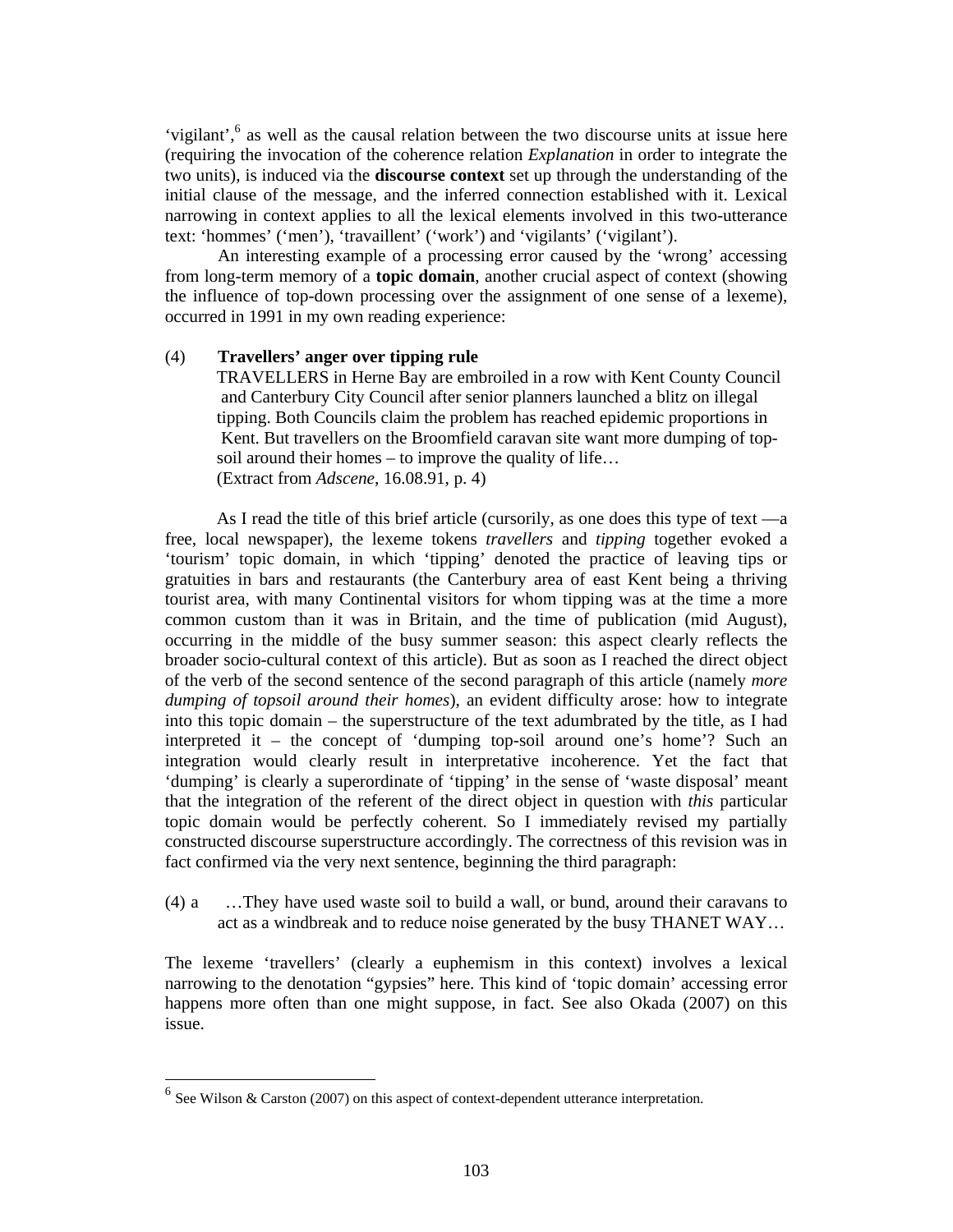The **genre** (and **sub-genre**) of the text is also an important contextualizing factor (see Unger 2006 for a cognitive-pragmatic account of genre in terms of Relevance theory). This has to do with the user's particular set of expectations based on their familiarity with the type of language event involved.

 Finally, both **deixis** and **discourse anaphora** require access to certain aspects of context (in terms both of production and interpretation) in order to operate. Canonical deixis clearly requires access to the **context of utterance**, discourse deixis to a representation of the **previously constructed discourse**, and textual deixis to one of the **immediately preceding co-text**. Discourse anaphora on the other hand may require access to the utterance context (for so-called 'exophora'), and, like discourse deixis, to a mental representation of **the recently constructed discourse**. These last two contextbound referring procedures differ, however, in that discourse anaphora, unlike discourse deixis, presupposes that the discourse representation it accesses is psychologically salient at the point of occurrence of the anaphor. See section 5 below for more detailed discussion of the various types of context required by discourse anaphora.

# **4 The treatment of context in FDG**

As far as the Contextual Component is concerned, the account given of context in the most recent presentation of FDG (see Hengeveld & Mackenzie 2008:9-12) is fairly simplified and undeveloped, as the authors themselves recognise. As they point out (pp. 9-10), the model does not in fact purport to give a complete description of the overall discourse context (which in any event would be a rather tall order). The Contextual Component in FDG is designed to provide two types of information: "the immediate information received from the Grammatical Component concerning a particular utterance which is relevant to the form that subsequent utterances may take" (2008:9- 10); and longer-term information regarding the interaction that is in progress so far as this is relevant to the form of the language used.

 In broad terms, we may equate these two types of information with the dimensions 'text' and 'discourse' as conceived here, respectively. They also correspond broadly to the "form" and "content" distinction proposed by Hengeveld (2005) as falling within the remit of the Contextual Component of the model, mentioned earlier in the Introduction. The rationale behind this restricted view of Context is that to include all or even most of the multifarious aspects of context in a model of language structure would deprive the model of its predictive power. It is only when questions of style, register, genre etc. (for example) have a systematic impact on the grammatical choices available to a speaker in formulation that these aspects are taken into account. Shortterm information relevant to the form of a subsequent utterance needs to be continually updated (p. 11): the need to monitor the ever-changing structure of anaphoric and narrative chaining is specifically mentioned in this respect.

 The most detailed treatment of the Contextual Component within the FDG model is to be found in work by John Connolly. I will refer in what follows to his most recent publication within this field, namely, Connolly (2007). Connolly's characterisation of context is somewhat broader, and takes the addressee's perspective into account more centrally: this is appropriate, since speech production in normal circumstances of language use is in fact recipient-designed. As we have just seen, FDG is not intended as a 'grammar of discourse', but as a model of language structure that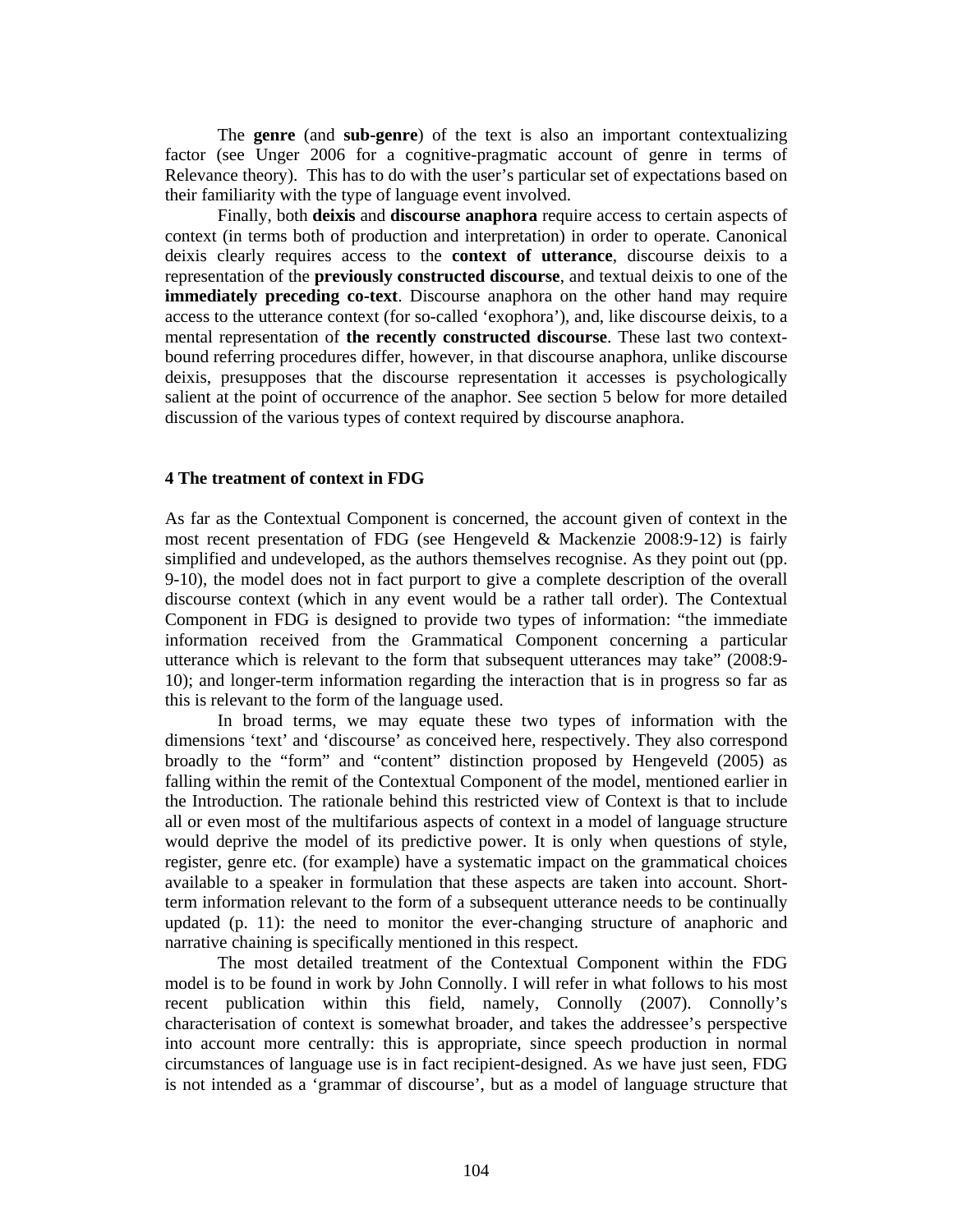takes account of the (indisputable) fact that language is an instrument for use by communicators in order to engage in verbal (and non-verbal) interaction with one another. So the conception of context that emerges within the relevant works (Hengeveld & Mackenzie 2008; Connolly 2007; Rijkhoff 2008 and others) is one whereby the various aspects of context systematically serve to motivate given **forms** of utterances. This is apparent in Connolly's choice of the majority of areas of application for the notions of context he is arguing for, in his section 4 (entitled "Contextual factors in the functional description of language"): namely, "constituent order" (§4.2), "fragmentary text" (captions beneath photographs or pictures, titles, etc.: §4.3), "supplying unexpressed content" (elliptical utterances: §4.4), and "inferencing" (§4.5). However, see Butler (2008:4) for the position that

 we must reject the view that what matters to the linguist is basically just the grammar itself (I intend the term widely, to include at least semantics, syntax, morphology, phonology and perhaps some aspects of discourse structure), in favour of a much more ambitious and far-reaching enterprise which relates the grammar explicitly to what Dik  $(1997(\ldots), pp. 3-4)$  calls "a theory of verbal interaction".

 The view of context reflected in Connolly's account is that it is **dynamic** and **ever-changing** (2007:13), is restricted to what is deemed **relevant** to the particular purposes of the communicative interaction (p. 13), and is **structured** (i.e. there are different strands or aspects of context, which is not a unitary or monolithic notion).<sup>7</sup> Context is given a preliminary definition on p. 13 as "whatever surrounds D [a particular discourse or discourse fragment —FC] and is relevant to its production and interpretation." Connolly isolates four basic dichotomies that are assumed to structure the somewhat open-ended notion of 'context':

- (5) (a) Discoursal context versus situational context.
	- (b) Physical context versus socio-cultural context.
	- (c) Narrower context versus broader context.
	- (d) Mental context versus extra-mental context. (Connolly 2007:14, items (1a-d))

Connolly sees the most fundamental dichotomy as being that given in (5a), between "discoursal" and "situational" context (see also Rijkhoff 2008). But it does not seem adequate to define "situational context" simply as "the part of context that falls outside of the current (or any other) discourse" (p. 14). After all, this characterisation would seem to apply to "physical", "socio-cultural" and "extra-mental" context too.

 Connolly claims (p.14) that "'discoursal context' lies in the surrounding (relevant) multimodal discourse, including both the linguistic and non-verbal aspects of the latter." However, as emphasised repeatedly in this article, I would view these latter two phenomena as manifestations of 'text', not of 'discourse'. Both linguistic and nonverbal aspects are elements of form which may be perceived (whether auditorily or visually) by the addressee, and so act as inputs to the construction of discourse (the situated, provisional interpretation of the speaker's communicative intentions). On p. 15, Connolly in fact subdivides "discoursal context" into "linguistic context"

 $<sup>7</sup>$  See the second box in Table 1 above for some of these aspects, as well as the discussion in section 3.</sup>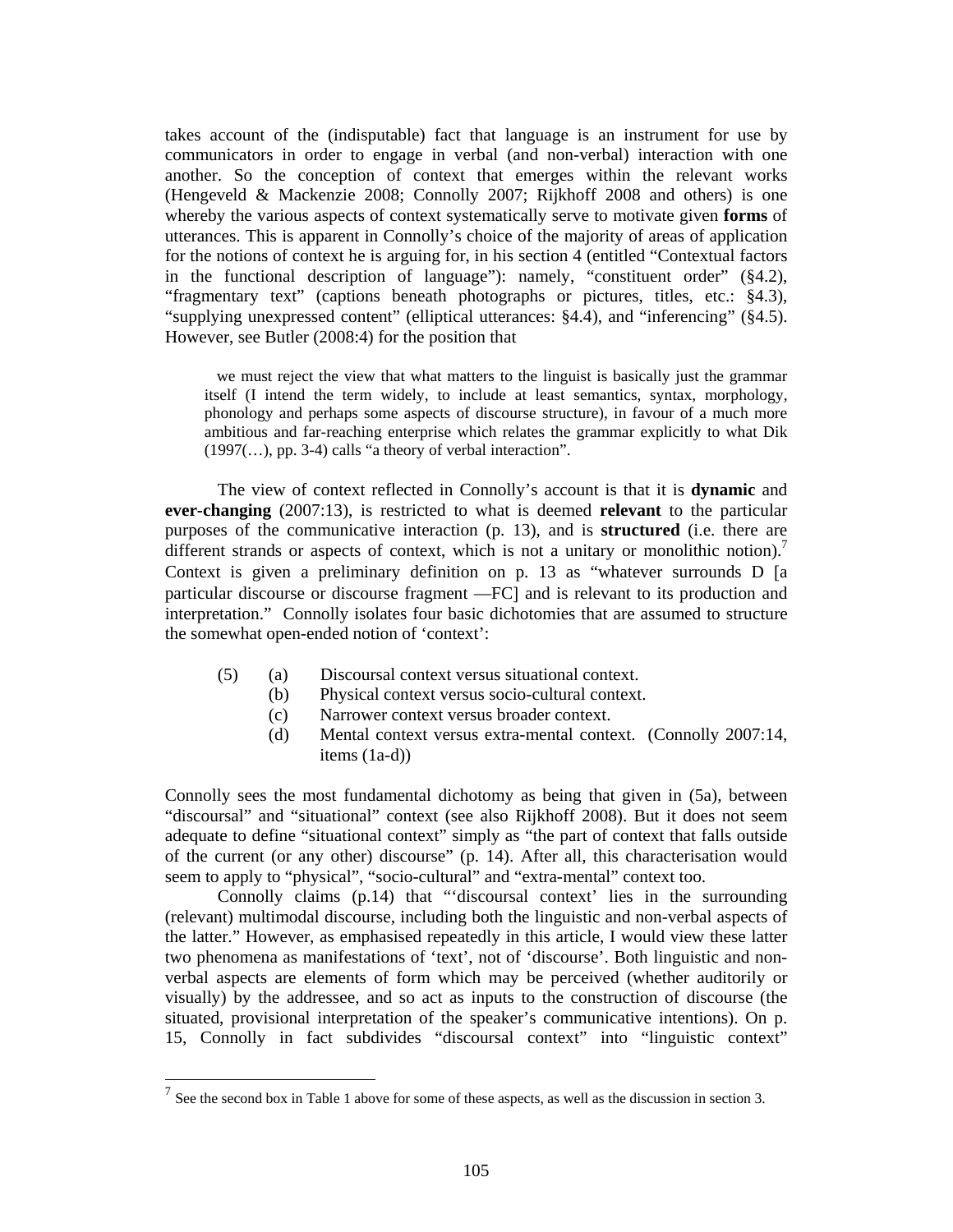(presumably, 'co-text') and "non-verbal context". So there would appear to be no room in this scheme of things for the crucial dimension of 'discourse' (the ongoing, situated, provisional and revisable interpretation of the communicative event), as I understand it —though what I am calling 'discourse' may well correspond to Connolly's notion 'mental discoursal context'<sup>8</sup>.

 Connolly then divides the "situational context" into the "physical context" and the "socio-cultural context" (p. 15): see the dichotomy in (5b) above. (5c) highlights the fact that "discoursal" and "situational" contexts can be envisaged in broader as well as narrower terms. In the former case, the narrower conception is equivalent for Connolly to the notion of 'co-text' (the textual context surrounding the fragment to be analysed or understood), and the broader one to that of "inter-text" (references or allusions to other texts). This subdivision clearly shows that the conception of 'discourse' adopted here is viewed as equivalent to that of 'text' in my conception.

 In the latter case ("situational" context), the narrower conception is limited to the "setting", in Hymes' (1972:60) terms — that is, the purely physical state of affairs corresponding to a given context of utterance; and the broader perspective corresponds to "the physical and social universe outside of the immediate context" (p. 16). Both conceptions form part of the notion of situational context.

 As for the "socio-cultural context", its narrower conception is said to be equivalent to Hymes' (1972:60) notion "scene" (essentially, the occasion of a given instance of verbal communication). This would include the discourse participants, their psycho-social attributes and relationships, the nature of the speech event (clearly, the notion of 'genre' would form part of this aspect of context), and the purpose as well as upshot of the interaction. The broader conception of socio-cultural context relates to the more global social organisation and norms of thought and behaviour. Connolly does not comment to any extent on his fourth dichotomy ((5d): mental vs extra-mental context). However, it is arguable that **all** relevant 'context' is mentally represented, since what is crucial in communication is the users' **perception** as well as **conception** of the external world, rather than the objective 'facts' of the extra-mental universe (indeed, Connolly himself says as much on p. 19). See also Butler (2008:10) on this point as well as the Relevance theory position.

 Moreover, Connolly's third dichotomy ("narrower" vs. "broader" contexts) is not on the same level as the other three, but is in some sense a meta-distinction affecting each of them: after all, Connolly himself explains in the article the broader and narrower conceptions not only of "discoursal" and "situational" context, but of "physical" and "socio-cultural" context as well.

 Figure 1 is a schematic representation of Connolly's (2007) conception of context, as given in his items  $(1a-c)$   $((5a-c)$  above) only, taking into account the 'text'/'discourse' distinction which I am arguing for, as well as the restrictions on his conception suggested above.

<sup>8</sup> I am grateful to the anonymous *WPFG* referee for this point.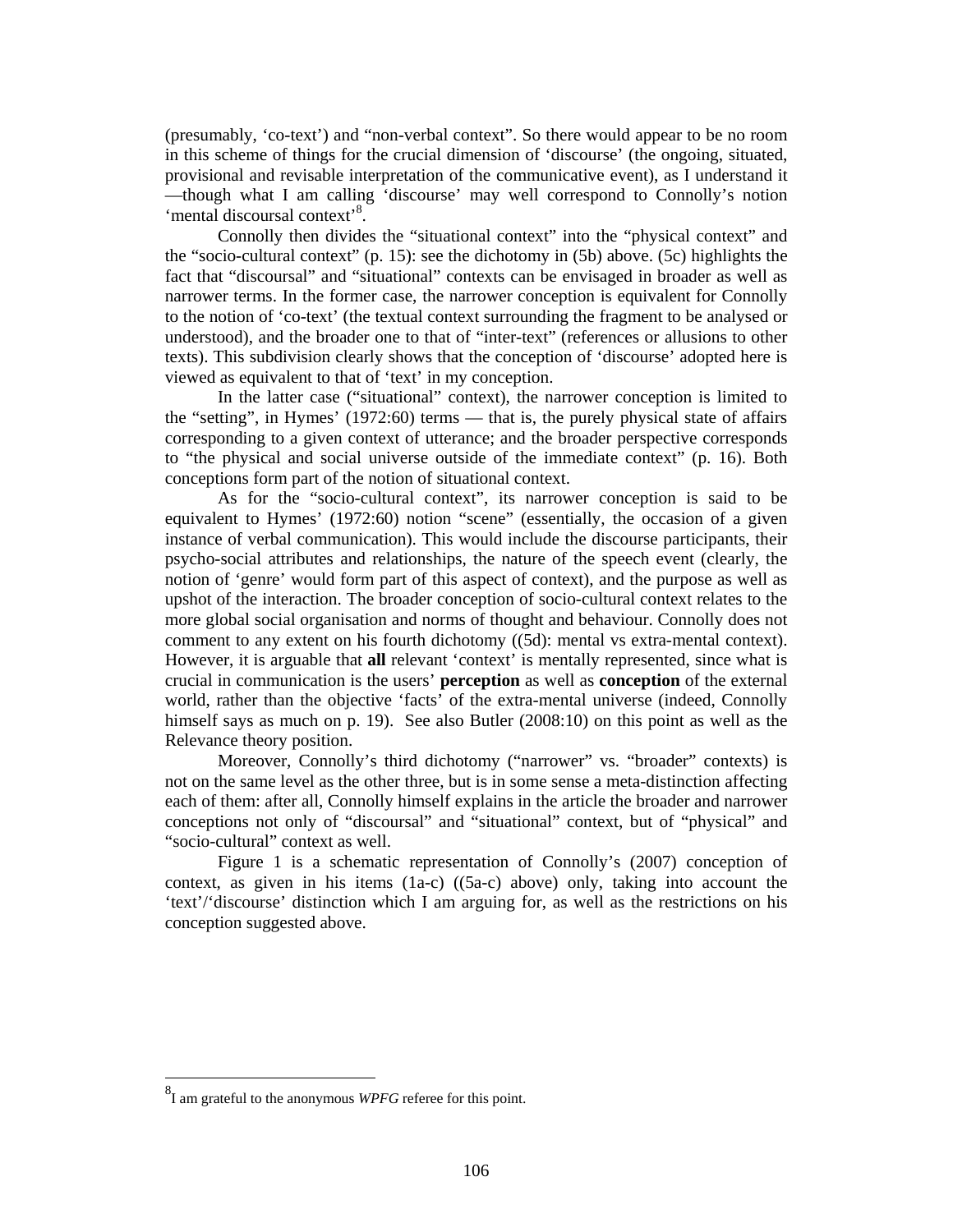

**Figure 1**: Revised schematic representation of Connolly's (2007:14) conception of "context" as presented in items (1a-c) only

But these three major strands of 'context' are not in fact on the same level: for 'situational' context is surely the more fundamental of the three, since without it, neither 'text' nor 'discourse' would 'get off the ground', as it were, or would indeed be 'grounded', in the sense of 'anchored in some grounding context'. All communicative events are grounded in some context of utterance, which they presuppose. Text is the product of this. Once the 'text' has been produced by a speaker —with possible input from the addressee, via objections, corrections, signals of approval etc. —, then (from the addressee's point of view, at least), discourse can be created subject to the invocation of a relevant context. The text as well as the discourse produced and created thereby will then in turn form the context for the next segment of text. This is represented in Figure 2.

 Figure 2 is presented from the addressee's perspective: the speaker's would require the 'textual' and 'discourse' boxes to be inverted. This relationship should not be taken to suggest that the understander's perspective is the mirror image of the speaker's, however: one piece of evidence that this is not the case is the fact that discourse is **co**-constructed by the speech participants (see Clark 1996:29-58, who writes of "joint" actions and activities on the part of the speech participants) —hence the arrows pointing in both directions, from the "textual" to the "discoursal" box and vice versa. From the speaker's point of view, discourse is created both in terms of his or her communicative intentions, but also as a function of the feedback to the text produced in order to realise them provided by the addressee's reactions to it. And from the addressee's, discourse is constructed via the inputs from the text and context, but his/her textualisations in reaction to the speaker's will naturally give rise to new discourse, via negotiation with the speaker. This is obviously only a preliminary representation of part of a much more complex network of relationships, and it is solely intended to capture the interrelations amongst text, discourse and situation of utterance as contextual parameters. That fuller characterisation will have to wait for future research.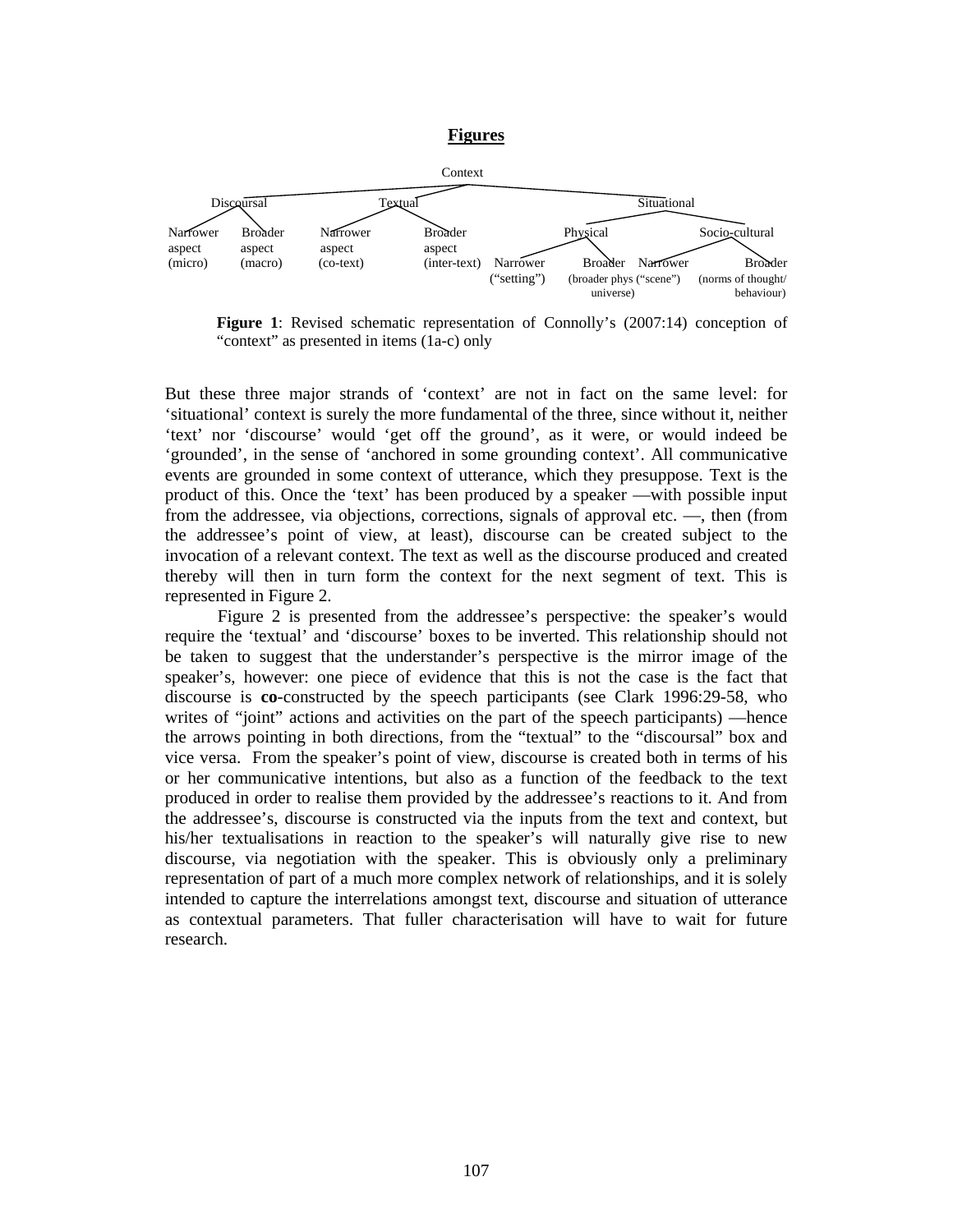



#### **5 Discourse anaphora: a diagnostic of context(s)**

Discourse anaphora is a particularly good diagnostic of context, since it clearly involves a (co-)textual dimension, but also (and necessarily) a discourse one, relating to the world of referents, properties and states of affairs available to the communicators at any non-initial point in a communicative event. Without context, whether situational, textual or discoursal, anaphoric (as well as deictic) reference would be impossible. As is often pointed out by F(D)G linguists, anaphoric reference is one indicator of the various different layers of functional structure recognised in F(D)G representations: namely, predicate, argument, predication, proposition and illocution (see e.g. Dik 1997:82-3, 294, for anaphoric reference to predicate and propositional variables, respectively). Tokens of various anaphor types may be used to retrieve each of these types of entity within a text.

 Now, indexical reference may well be realised in terms of an explicit textual reference (the 'antecedent') in the surrounding co-text to the referent intended, as in the traditional account of this phenomenon (reference may also be made to a segment of cotext *qua* text, as in the case of 'textual deixis'); but it can also be made directly to a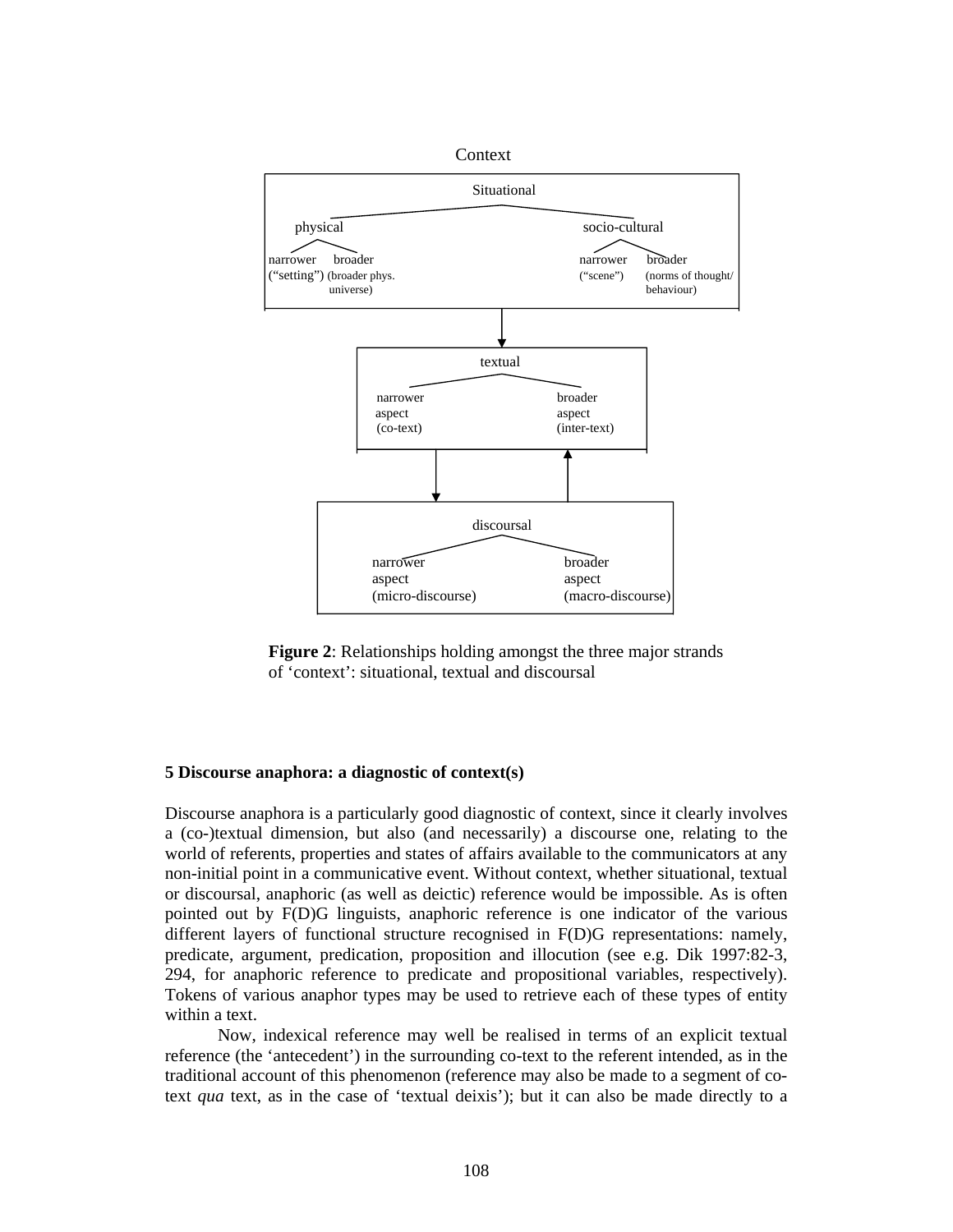discourse representation of an entity which may be the result of an inference (see examples (7) and (8) below). In this case, there is no co-occurring co-textual expression which the anaphor may be said to retrieve. In any case, even where there has been a (usually prior) co-textual reference by means of an appropriate 'antecedent' expression, the anaphor which picks up this referent at some later point will be interpreted in terms of the subsequent predication(s) which will have been applied to it, thereby altering the representation originally set up. An attested textual example follows (each clause has been numbered for convenience):

### (6) **Lobster with warm potato, shallot and tarragon salad**

<sup>1)</sup> Slice 200g new potatoes into thinnish discs. <sup>2</sup><sup>2</sup>Simmer  $\phi$  until al dente. <sup>3</sup><sup>3</sup>Split a cooked lobster lengthways, **4)**and make a dressing with 1 tbs red wine vinegar, 2.5 tbs extra-virgin olive oil, 2 diced shallots, tarragon, salt and pepper. **5)**Drain *the potatoes*,  $\mathbf{^0}$ and dress  $\boldsymbol{\phi}$ . <sup>7</sup>Serve  $\boldsymbol{\phi}$  with *the lobster* and lemon wedge.

(Recipe 24, *The Observer Food Monthly* supplement, August 2007, n° 77, p. 34) (Example (12) in Cornish, to appear: 2010)

 Here, the (directive) genre at issue —a recipe— requires that each culinary operation expressed by a given clause apply to the output of the immediately previous operation. Clearly, the discourse context is updated incrementally as each clause is encountered and processed. As a result, the anaphoric expressions  $\phi$  in clause 2 of this recipe<sup>9</sup> (direct object of the imperative verb-form *simmer*) and the definite NP *the potatoes* in clause 5, refer back, not to the referent of their 'antecedent' expression *200g new potatoes* in clause 1, but to the particular set of potatoes this plural indefinite NP will have evoked **as it will have been transformed via the operations prescribed in clause 1** (for the full interpretation of the zero pronoun in clause 2) as well as **via the one prescribed in clause 2** (for the definite NP *the potatoes* in clause 5). Similarly for the interpretation of the definite NP *the lobster* in clause 7, in relation to the referent initially evoked via the indefinite NP *a cooked lobster* in clause 3. So here, if we want to account for the interpretation of anaphors such as these, we will have to take the discourse context provided by preceding predications on a given referent into account. Notice that the use of the two definite NPs (*the potatoes* and *the lobster*) is required due to the specific co-textual and discoursal context obtaining at the point of occurrence:  $3<sup>rd</sup>$ person pronouns (respectively, *them* and *it* here) would not have been able to retrieve these referents, since their initial saliency has been greatly reduced by the time the retrievals are to be made. This information clearly needs to be made available within the Contextual Component of the grammar prior to the anaphoric references at issue.

 An example where there is no canonical textual antecedent at all, but where the definite NP anaphor (*the passage* in line 2 of the footnote) refers unproblematically in terms of an appropriate inference, is given in (7):

 $9<sup>9</sup>$  I am using the conventional symbol ' $\phi$ ' to mark the position of zero or null pronouns in this text, simply for convenience (there being by definition no overt signal of their existence in the co-text). No theoretical significance should be attached to the use of this symbol (for example, that it marks the 'deletion' of an underlying fuller form of some kind). See Cornish (2005) for some discussion of object zero pronouns in English, within the FDG framework.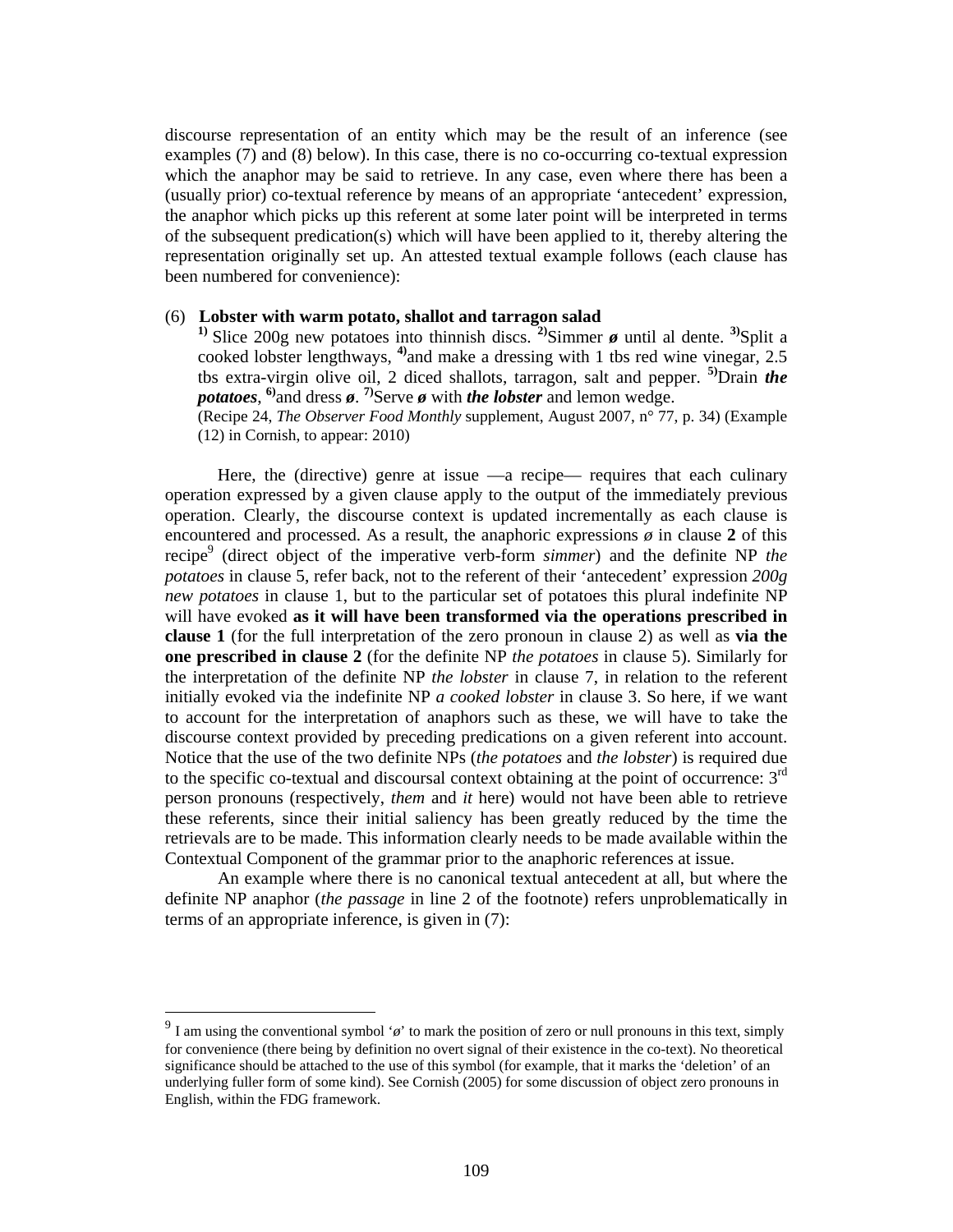(7) …Another guest, a tall princess, married to an erudite naturalist landowner called Béla Lipthay, from Lovrin in the Banat, was a descendant (not direct, I hope) of Pope Innocent IX of the famous house of Odescalchi, lords of Bracciano.\*

\* According to Sir Walter Scott (or Macaulay quoting him; I've searched both in vain and will probably come upon *the passage* the day after this book is out), Bracciano, by its reedy lake, was the best example of a mediaeval fortress he had ever seen… (Patrick Leigh Fermor, *Between the Woods and the Water*, London: John Murray, 2004, p. 104) (Example (17) in Cornish, to appear: 2010)

In the footnote to this extract, the author of this book is described as searching for a particular reference to something in a book on history (that something is specified only in the subsequent main clause of this complex sentence). Obviously, this reference necessarily occurs in a particular part of the relevant book (a part not identified in the parenthetical sentence), and this may well be characterised as a 'passage'. It is this assumption which motivates the use of a definite lexical NP with the lexeme *passage* as its head in retrieving this easily-inferred entity. As in the case of example (6), only a definite NP could have successfully targeted the implicit referent here, the use of a  $3<sup>rd</sup>$ person pronoun (*it*) being totally infelicitous.

 Another interesting (also attested) example formed part of a notice displayed in a stationery store (W.H. Smith, Canterbury, UK), where pronominal forms were used to retrieve a (salient) inferred referent:

# (8) **CUSTOMER SERVICE REFUND POLICY**

We hope you are delighted with everything you buy from us.

However, if for any reason you are not, simply return *it* to us in *its* original condition with your receipt, within 30 days of purchase and we will gladly refund your money. This is in addition to your statutory rights.

Clearly, the pronoun *it* and possessive pronominal determiner *its* in line 2 of this text refer in terms of a referent made available via the construction of the discourse up to the occurrence of the anaphoric clause, and not in terms of a co-textually introduced entity ('everything you buy from us' would not be an interpretation that is congruent with the form of the pronoun and possessive determiner (singular inanimate)). For if the customer is not "delighted with some article s/he buys from W.H. Smith", then they are requested to return the item bought with the receipt obtained for it, so that a refund may be made. The referent of *it* and of *its* in (8) is 'the article bought by any customer of W.H. Smith with which he or she is dissatisfied, if that is the case'; the modifying conditional clause in this 'antecedent' structure is a reflection of the fact that the referent at issue was evoked, precisely, within a conditional clause (the elliptical clause *…if for any reason you are not* in the example).

The inanimate pronoun *it* in line 2 of the text could have been felicitously replaced by a definite NP (e.g. *the article*); but its natural occurrence here is clearly due to the high saliency in context of its intended referent (the macro-topic of the notice, as well as being the target of its macro-illocutionary point, as a whole). Again, this context- but also form-relevant factor should be made predictable via the discourse context available within the Contextual Component at the point of occurrence of the pronoun. See Cornish (to appear: 2010) on defining anaphora, regarding the discourselevel constraints regulating anaphor resolution.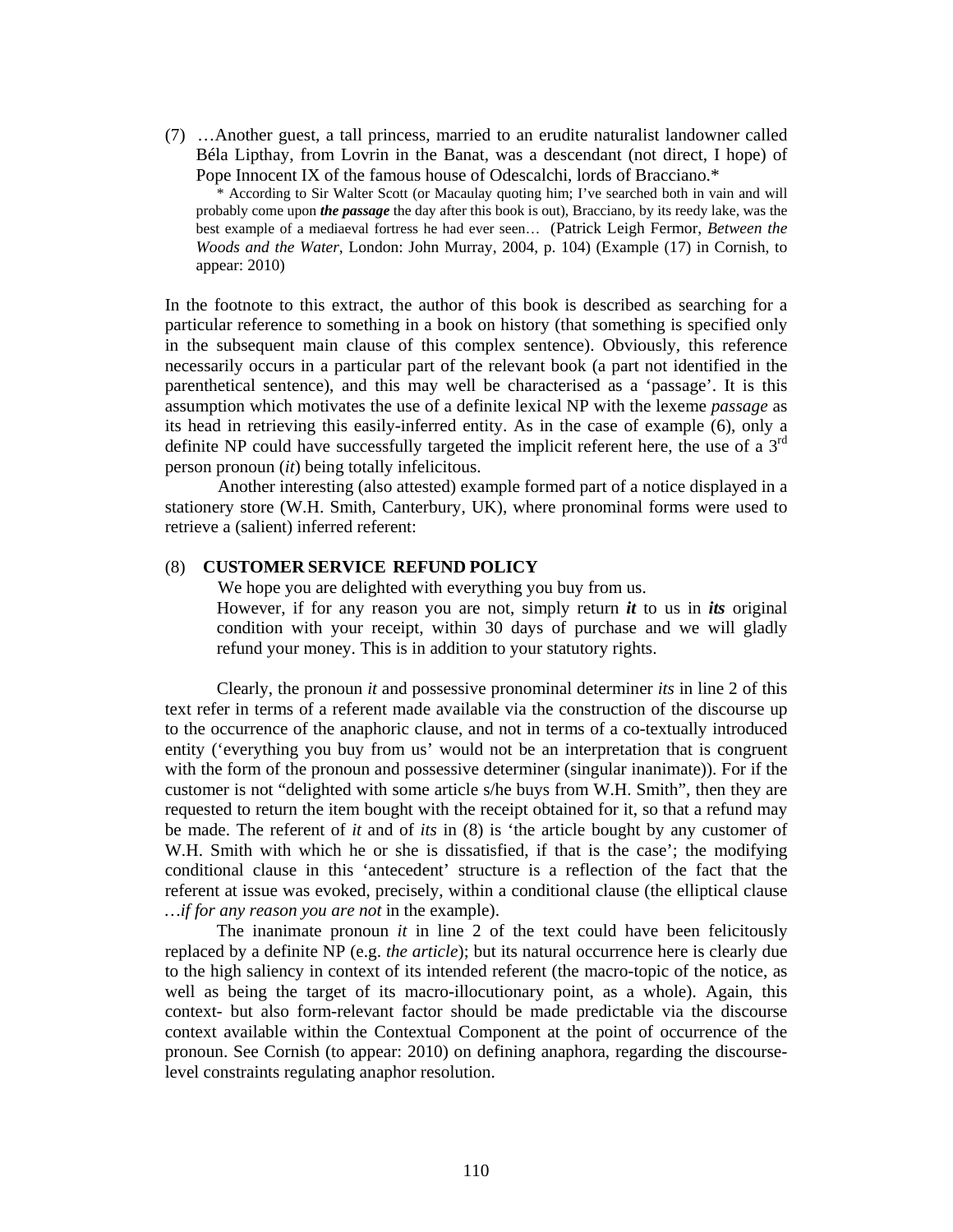(9) below, from the sub-genre of news-in-brief articles within broadsheet journalism (sees also (1) above), shows how features of the **co-text** help to determine relative degrees of topicality (and thus of psychological saliency) amongst the nominal referents evoked, and hence indirectly to specify the preferred anaphoric reference of indexicals (here the expanded definite NP *the 60-year-old investment banker*, subject of the second sentence):

#### (9) **Paulson offered treasury role**

 $\overline{a}$ 

President Bush nominated Henry Paulson, the chief executive of Goldman Sachs, as US treasury secretary in place of John Snow. *The 60-year-old investment banker* is a China expert and keen environmentalist. *The Guardian Weekly* 9-15.06.06, p. 2 (Example (13) in Cornish, to appear: 2010)

In (9), the expanded definite NP *the 60-year-old investment banker* clearly refers back to the referent introduced via the proper name *Henry Paulson* in the initial sentence. In principle, it could also refer back to 'John Snow', also introduced in that sentence. But the first individual is clearly marked as having (macro-)topic status via this sentence. Its exponent NP fulfils the nuclear direct object function, whereas that of the second realizes a more peripheral function as complement of a preposition. In addition, the introduction of the former referent is expanded via an identifying NP in apposition with it. Furthermore, the name of this referent appears in subject position in the very title of the article. These are **co-textual** cues to the discourse status of the two referents at issue here. This shows the usefulness of having available a record of the recent co-text within a discourse-sensitive model of language structure such as FDG, as a means (in this type of instance) of orienting the addressee's or reader's interpretation of potentially ambiguous anaphors in context.

 In semantic-pragmatic terms, too, the **discourse context** will contribute to giving preference to the referent 'Henry Paulson', rather than to 'John Snow' as the target of the definite NP anaphor here. For the discourse unit corresponding to the second sentence would be integrated with the first in terms of the coherence relation *Elaboration*, providing as it does further information regarding the macro-topical individual at issue here: given the stative aspectual as well as predicative character of this sentence (which corresponds to a 'categorical', not a 'thetic' utterance), it serves to attribute a further property to Henry Paulson. This 'elaboration' is made possible via the coreference between the two NPs concerned in this short text. The strongly-favoured Elaborative relation motivating the integration of these two discourse units in fact imposes the retrieval by the anaphor of this referent: for in the case of the other potential referent, the second unit would not 'elaborate' the first (since neither the latter nor the former is 'about' the referent 'John Snow' at all).<sup>10</sup>

 $10$  See Cornish (2009) on the question of the interdependence of the operation of integrative coherence relations and anaphora in the creation of discourse, as well as Hobbs (1979), (1990), Asher & Lascarides (2003) and Kehler (2004) for details of the various coherence relations at work in these and later examples. See also Connolly (2004) for an early proposal to represent discourse within the framework of FDG.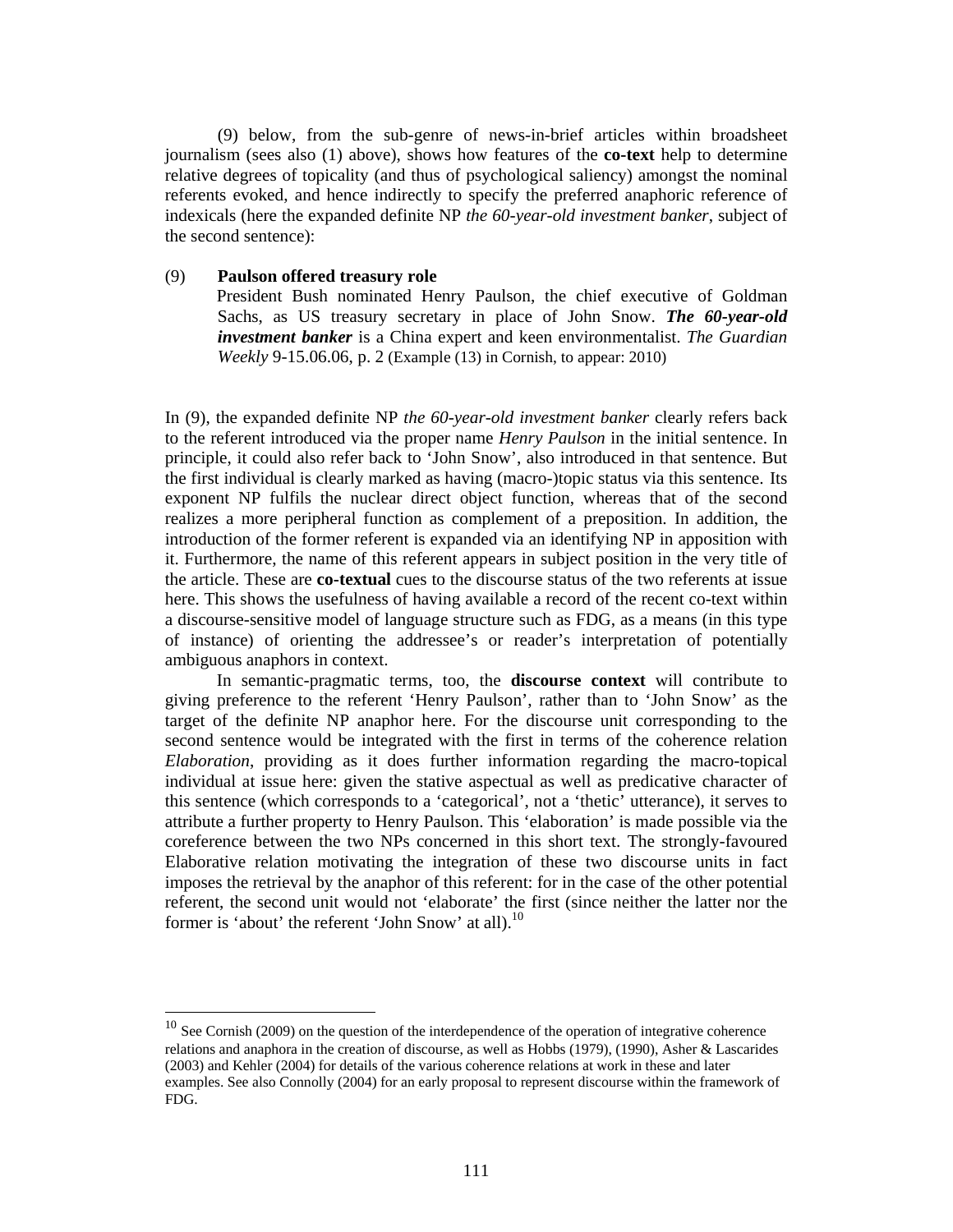#### **6 Conclusions**

From all we have seen so far, it is clear that some account needs to be taken within the FDG Contextual Component of the 'discourse' (construed not simply as 'co-text', but as the result of a situated interpretation of a segment of co-text in terms of the context invoked for it) which will inevitably have been co-constructed by the discourse participants. Not distinguishing 'discourse' from '(co-)text' is tantamount to assuming (contrary to much work in psycholinguistics as well as to virtually all work in discourse pragmatics) that the understanding of texts, whether written or spoken, is a matter of simply decoding the textual surface in order to gain access to the speaker's or writer's intentions. But text gives only a 'skeletal' set of cues to the discourse (the situated, revisable interpretation of the communicative event). And these have to be enriched or expanded via the invocation of relevant aspects of the indispensable context.

 No discussion of context would be complete without a consideration of its purpose (or purposes) —its *raison(s) d'être*. The most important of these is to **ground** the discourse being co-constructed —first and foremost in the context of utterance, but also in terms of a **genre** (type of speech event) and a **topic domain**. Relevant context is what enables discourse to be created on the basis of text: it is through the invocation of a relevant context that addressees may draw inferences (conversational implicatures in Gricean terms) on the basis of the speaker's uttering what he or she utters. This is a very important feature of the use of language, since it allows speakers to be as economical as possible in their use of the coded language system in creating text, as a function of their current communicative goals (cf. Clark 1996:250-251). They can rely on their addressees to a great extent to 'fill in' the many gaps that may be left in the textual realization of their intended message (see the title of Kent Bach's 2004 chapter). Context is also what enables the crucial **integration** of discourse units (representing discourse acts or moves) into a higher-level discourse unit.

 Representations of both the immediately preceding co-text and of the recent discourse (under my conceptions of these notions: see Table 1) need to form part of the overarching Contextual Component within the FDG model: as far as discourse anaphora is concerned, the immediately preceding co-text is needed in order to provide the cues required for the addressee to base his/her inference of an implicit referent on (see examples (7) and (8)), as well as for the speaker to choose an appropriate context-bound expression to retrieve a given referent accessible via the prior discourse (see examples (6)-(9)). The prosodic structure associated with these prior utterances must also be represented, since it will play a crucial role in the realization of given anaphoric expressions, as well as in their interpretation potential.

 The prior discourse representation will make available the discourse referents which particular anaphoric expressions may retrieve; but there also needs to be some kind of discourse calculus which will rank these discourse referents in terms of relative degree of saliency at the point of production of the utterance concerned (Roberts 2004:216), since the choice as well as interpretation of anaphoric expressions is sensitive to this factor, as we have seen. Other types of information which the context discourse representation should include, according to Roberts (2004:215), are individual and joint participant domain goals, the set of "Questions under Discussion" which have not yet been resolved, and an indication of the interlocutors' common ground. The genre of the text being constructed must also be specified within the Contextual supercomponent (see Figure 3 below), since it will have implications for the forms of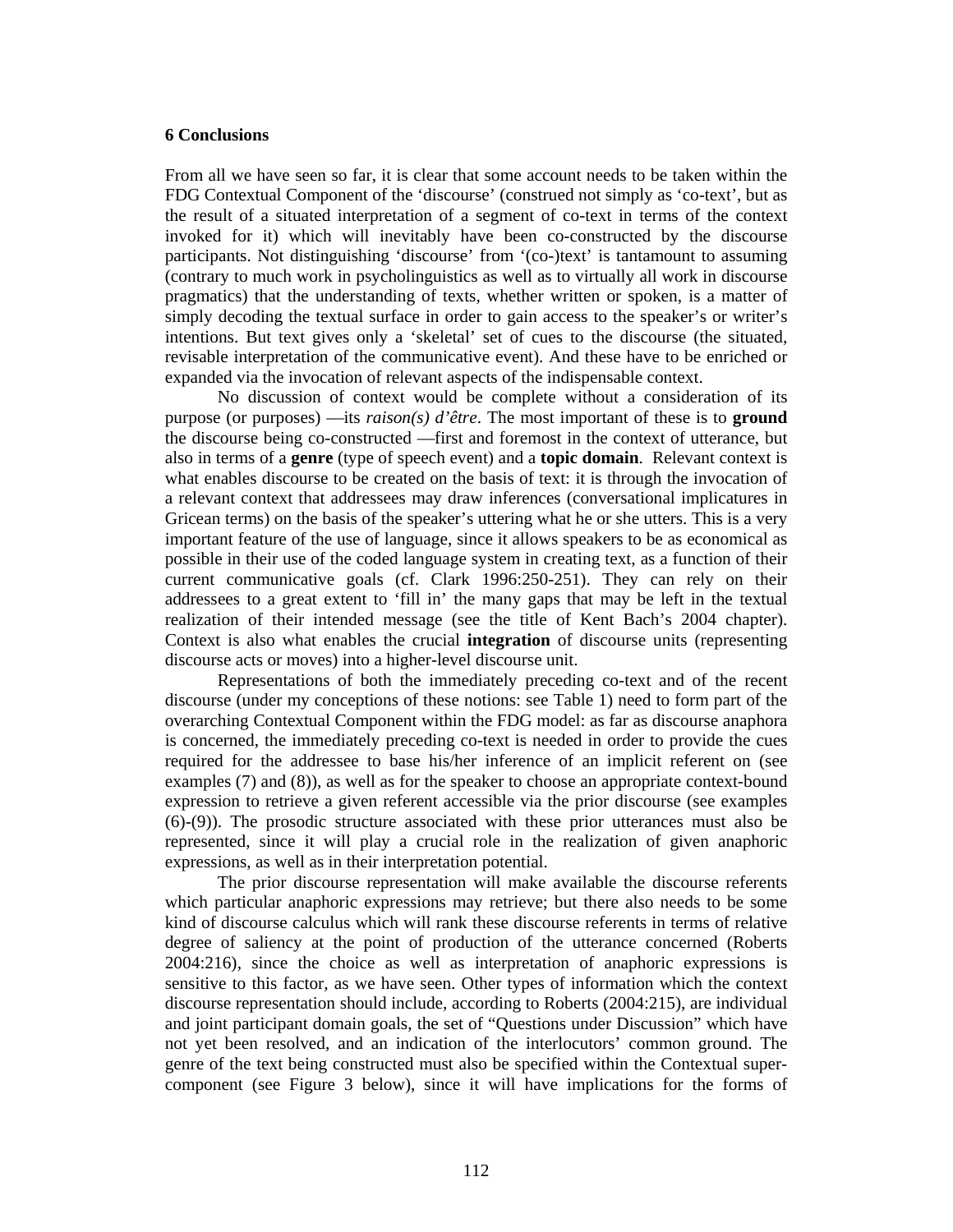indexical expressions, in particular: see the frequency of complement zero pronouns in recipes like the one in example (6), and of (often expanded) definite NPs in journalistic texts such as the one illustrated in (9).

 In terms of its incorporation into the FDG framework, Connolly (2007) argues in favour of having a contextual "super-component" which includes a Content component (the "Conceptual Component" proposed by Hengeveld 2005 and by Hengeveld & Mackenzie 2006, 2008), flanked by the two major sub-divisions of "context", namely "discoursal" and "situational". All these subcomponents frame the core "Grammatical Component", with mutual interactions potentially occurring among them.

 What I would like to do in conclusion is propose the following revised version of Connolly's (2007) Figure 2, which includes the aspects of context argued for in this paper, and in particular, attempts to make explicit their potential interactions.



**Figure 3**: Suggested revisions to Figure 2 "A modified outline of FDG" in Connolly (2007:21). Boldface rather than neutral typeface indicates priority ("Situational Context" over "Discoursal  $\rightarrow$  Textual Context" Components). The ordering "Discourse"  $\rightarrow$  Text" here reflects the speaker's perspective adopted by the current FDG framework. From the addressee's perspective, these dimensions would be inverted.

 One final, very important issue to be resolved is the question of how to represent the discourse needing to be recorded as context for the upcoming utterance(s). The **situation of utterance** is already represented, in skeletal form at least, at the Interpersonal level, where the Discourse Act(s) and/or Moves are represented. However, this clearly needs to be fleshed out as a function of the factors invoked in section 4 of this article in particular. The recent **co-text** may presumably be represented in terms of the outputs of the Morphosyntactic and Phonological Levels of the FDG model (see Hengeveld & Mackenzie 2008:Chs. 4 and 5, respectively). The obvious choice of format for the **discourse** representation would be the one proposed for Moves and Discourse acts within the Interpersonal Level (Hengeveld & Mackenzie 2008:Ch. 2). Content Component<br>
Component<br>
Component<br>
Component<br>
Component<br>
Component<br>
Component<br>
Component<br>
Component<br>
Component<br>
Component<br>
Component<br>
Component<br>
Devel<sup>2</sup> over "Discourse and Devel Component<br>
Component Component<br>
Comp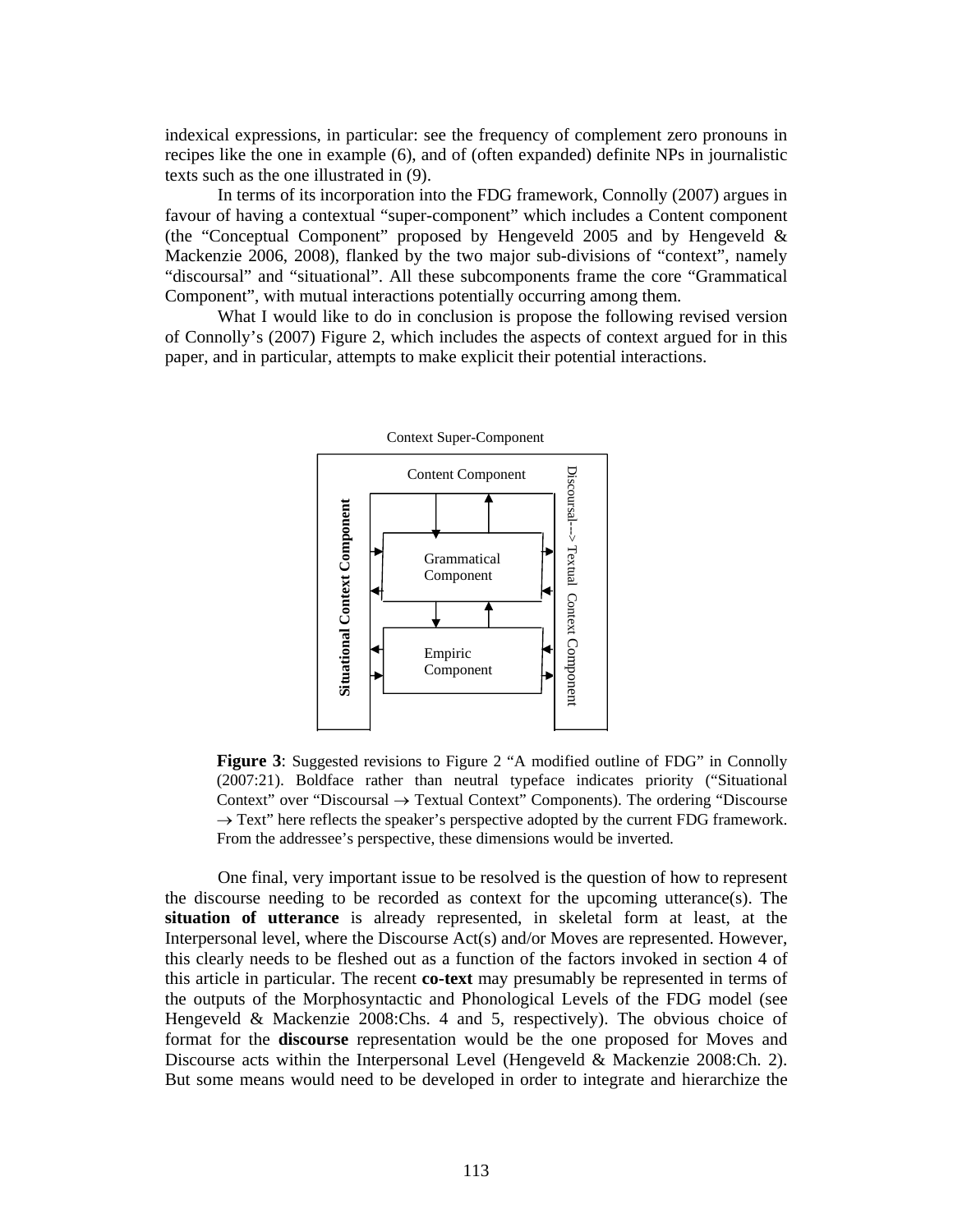different Moves and Discourse acts recorded — i.e. to provide a veritable discourse model representation—, since the formal representations provided in Hengeveld  $\&$ Mackenzie (2008) are given for each incoming (or produced) utterance separately and individually. See Connolly (2004:102-113) for a proposal compatible with the FDG framework, which in addition recognizes context as a separate level of description.

#### **References**

- Akman, Varol & Carla Bazzanella. (eds.) 2003. *The complexity of context*. Special issue of *Journal of Pragmatics* 35(3).
- Asher, Nicholas & Alex Lascarides. 1996. Lexical disambiguation in a discourse context. In James Pustejovsky & Branimir Boguraev (eds.), *Lexical semantics: The problem of polysemy,* 69-108. Oxford: Clarendon Press.
- Asher, Nicholas & Alex Lascarides. 2003. *Logics of conversation*. Cambridge: Cambridge University Press.
- Auer, Peter. 1992. Introduction: John Gumperz' approach to contextualization. In Peter Auer & Aldo di Luzio (eds.), *The contextualization of language,* 1-37. Amsterdam/Philadelphia: John Benjamins,
- Bach, Kent. 2004. Ch. 3: Minding the gap. In Claudia Bianchi (ed.), *The semantics/pragmatics distinction,* 27-43. Leland Stanford Junior University: CSLI Publications.
- Bach, Kent. 2005. Ch. 1: Context *ex machina*. In Zeno Gendler Szabó (ed.), *Semantics versus pragmatics,* 15-44. Oxford: Oxford University Press.
- Bianchi, Claudia. 2004. Ch. 1: Semantics and pragmatics: The distinction reloaded. In Claudia Bianchi (ed.), *The semantics/pragmatics distinction,* 1-11. Leland Stanford Junior University: CSLI Publications.
- Brazil, David. 1997. *The communicative value of intonation in English*. Cambridge: Cambridge University Press.
- Butler, Christopher S. 2008. Cognitive adequacy in structural-functional theories of language. *Language Sciences* 30. 1-30.
- Clark, Herbert H. 1996. *Using language.* Cambridge: Cambridge University Press.
- Connolly, John H. 2004. The question of discourse representation in Functional Discourse Grammar. In J. Lachlan Mackenzie & María de los Angeles Gómez-González (eds.), *A new architecture for Functional Grammar,* 89-116*.* Berlin and New York: Mouton de Gruyter.
- Connolly, John H. 2007. Context in Functional Discourse Grammar. *Alfa. Revista de Linguística* 51(2). 11-33.
- Cornish, Francis. 2005. Null complements, event structure, predication and anaphora: a *Functional Discourse Grammar* account. In J. Lachlan Mackenzie & María de los Angeles Gómez-González (eds.), *Studies in Functional Discourse Grammar,* 21-47. Bern: Peter Lang.
- Cornish, Francis. 2008. How indexicals function in texts: *Discourse, text*, and one neo-Gricean account of indexical reference. *Journal of Pragmatics* 40(6). 997-1018.
- Cornish, Francis. 2009. Inter-sentential anaphora and coherence relations in discourse: a perfect match. *Language Sciences* 31(5). 572-592.
- Cornish, Francis. To appear: 2010. Anaphora: text-based, or discourse-dependent? Functionalist vs. formalist accounts. *Functions of Language* 17(2).
- Dik, Simon C. 1997 (ed. K. Hengeveld). *The theory of Functional Grammar*. Part 1: *The structure of the clause*. Mouton de Gruyter: Berlin & New York.
- Fetzer, Anita. 2004. *Recontextualizing context*. Amsterdam/Philadelphia: John Benjamins.